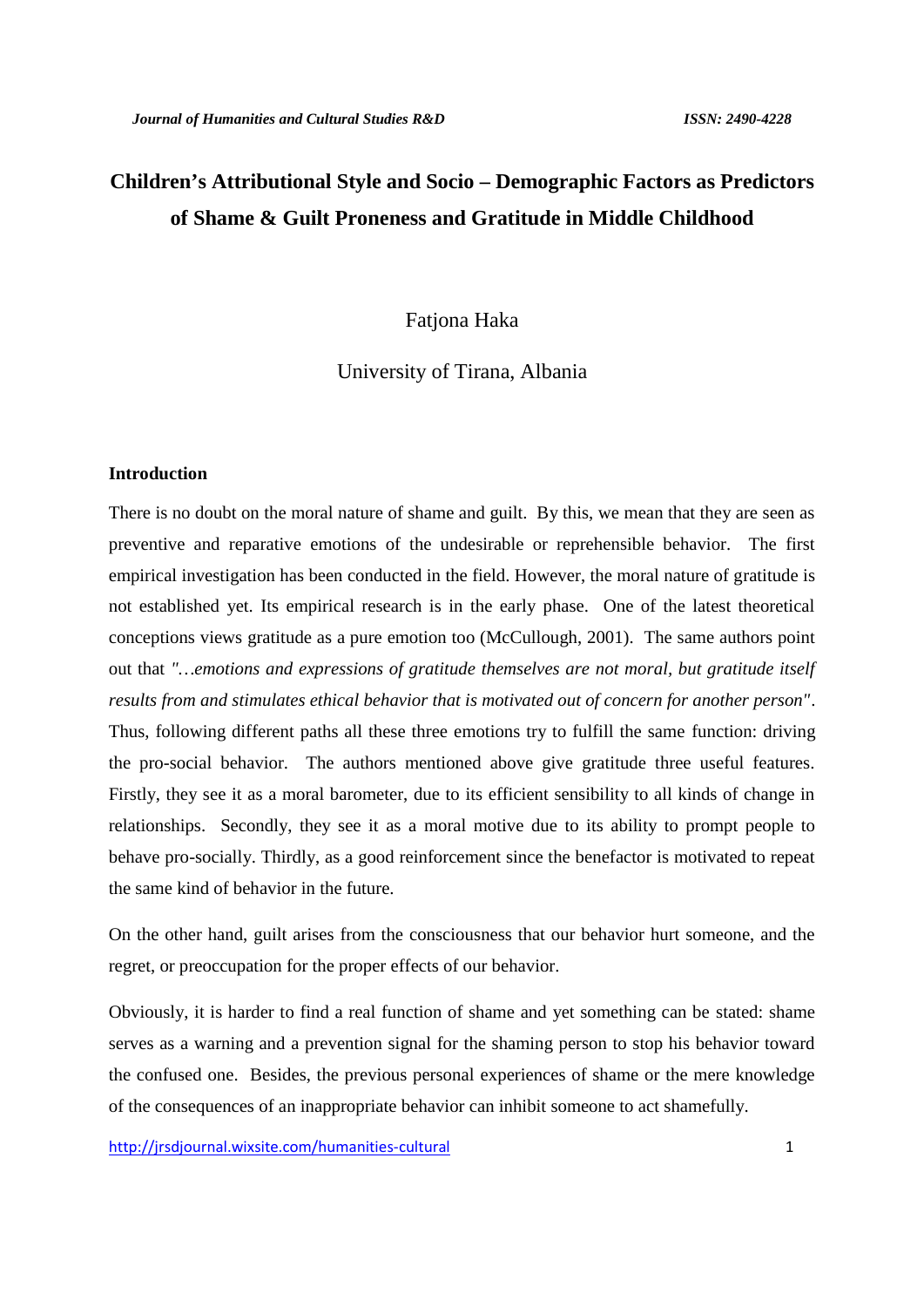It is thus, evident that causal attributions hold a critical position in this interplay. The interaction between their dimensions, Globality versus specificity, internality versus externality, and stability versus instability determines whether the person will firstly experience shame, or guilt which in turn can result in huge differences in the overall behavior and even personality traits. Gratitude is affected too by their interplay. McCullough, Kimeldorf & Cohen (2010) argue that the evolutionary function of recognition is facilitating the collaboration with unfamiliar people and saving the reciprocal altruism in a relationship.

According to Thompson et al. (1998) children who make stable, internal and global attributions for negative events and external, concrete and unstable attributions for positive events are more prone to depressive symptoms than their counterparts with an inverse attributional style. Such consequences derived from the method mentioned above are opposite to hope, pride, optimism, emotional support, feedback to help, pleasure from school, family, friends, and self (Froh, Yurkewicz & Kashdan, 2009). On the other hand, such an unhealthy style is typical for shame – prone children who show difficulty in giving value to their actions after receiving messages they consider disapproving, and depreciatory. Therefore, despite its sensitivity to changes in relationships, research shows that shame does not enhance, nor does it save the actual prosocial behavior. These emotions can be considered as opposite to each other in content and functions. However, those prone to guilt can experience gratitude since it is characterized by specific, not global attributions. Moreover, it motivates the child (and people in general) to express their regret, and when appropriate to show respect and conformity to the authority thus confirming itself as the moral emotion of the new millennium (Tangney & Salovey, 2010). The failures undergone by the child are not seen as consequences of a poor self but as wrong solutions of individual events. Guilt does not take away hope, pride, optimism, emotional support, or the overall estimation of others.

## *The current study*

Considering the relationship among the variables mentioned above the researcher is further interested in exploring the relationship features among them, the effect of attributional dimensions on shame and guilt proneness and gratitude, and the influence of some socio demographic factors on them. Hence, the following research questions were addressed: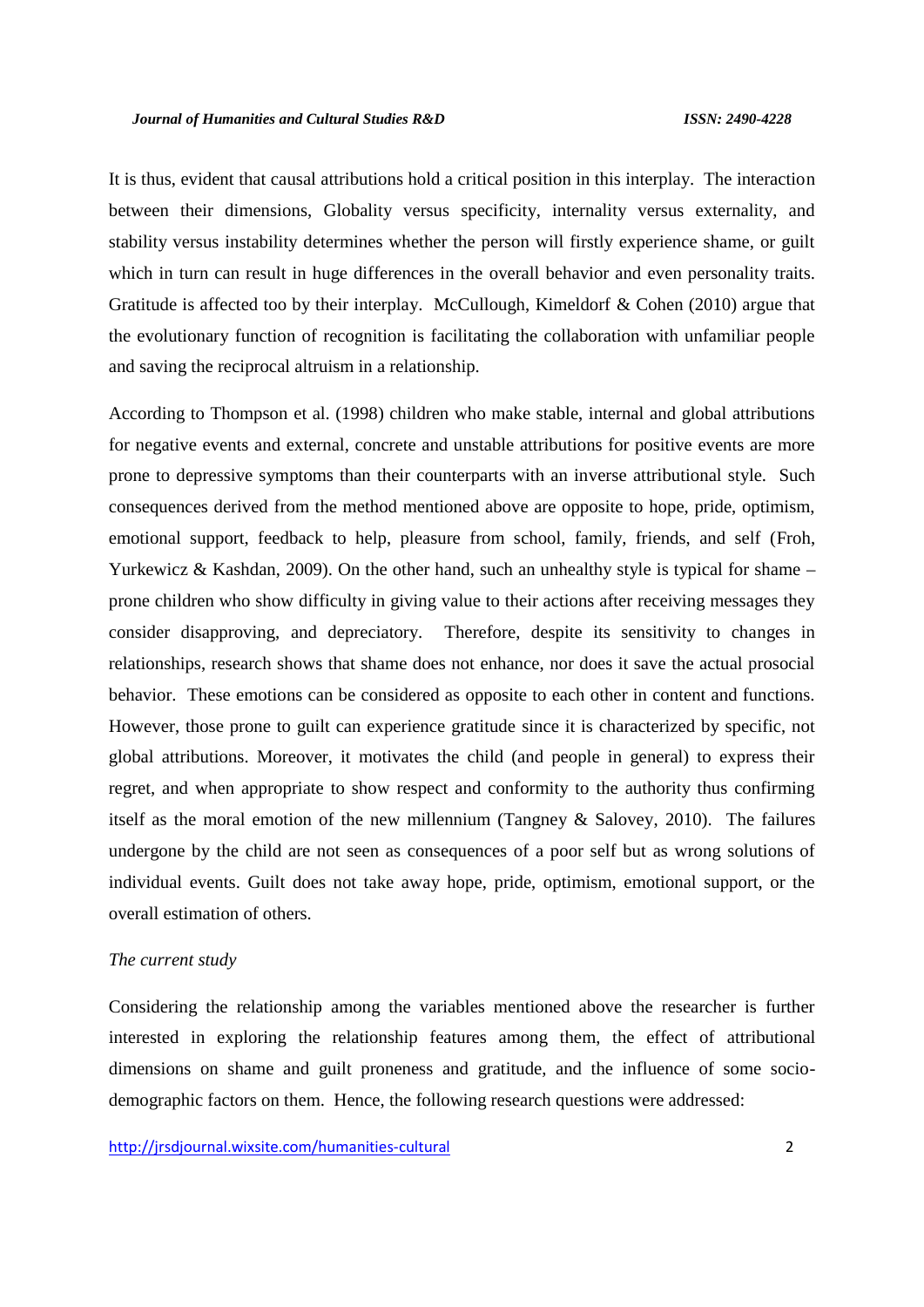- Is there a relationship between the below-mentioned variables: shame proneness, guilt proneness, gratitude, positive attributions & negative attributions? What is their strength and direction of relationship?
- $\blacksquare$  How well does CASQ R predict shame proneness/guilt proneness/gratitude? How much variance in shame proneness/guilt proneness/gratitude can be explained by scores of CASQ – R subscales? Which of them is the best predictor?
- What is the effect of age on shame proneness/guilt proneness/ gratitude respectively for males and females?
- Is there a difference in shame proneness/guilt proneness/gratitude respectively for children according to their birth order?

## **Method**

## *Subjects*

The sample comprised 118 students of a public school in Shkoder, Albania, aged 8 to 12 (Mean age 10.45;  $SD = 1.29$ ). 64 of them were female students (54.23%), 53 male students (44.92%), while one student gave no gender information.

Permission of the school administration was taken before the study and standards of ethical conduct were strictly followed.

#### *Measures*

Shame and Guilt Proneness

*TOSCA -C.* It is the most well – known measure of self – conscious emotions: shame & guilt proneness, Alpha pride, Beta pride, externalization and detachment (Tangney et al. 1990). It is a scenario based measure with no forced choice. Each of them is followed by 4 or 5 items giving various responses for the situation. Shame, guilt and externalization score in all of them, while detachment appears ten times, only in adverse scenarios. On the contrary Alpha and Beta, pride appears five times, only in the positive ones. The measure uses a five-point Likert scale (1 – 5) from *Not at all likely* to *Very likely.*

Only shame and guilt proneness subscales were used for the current study. They have shown a strong reliability in Albanian<sup>1</sup>, s.74 for shame subscale, and .77 for guilt subscale. An example

http://jrsdjournal.wixsite.com/humanities-cultural 3 <sup>1</sup> Haka, F. (2016). Effects of the Integrated Humanistic & Cognitive – Behavioral Treatment of Shame in Institutionalized Children. The University of Tirana. Unpublished Dissertation.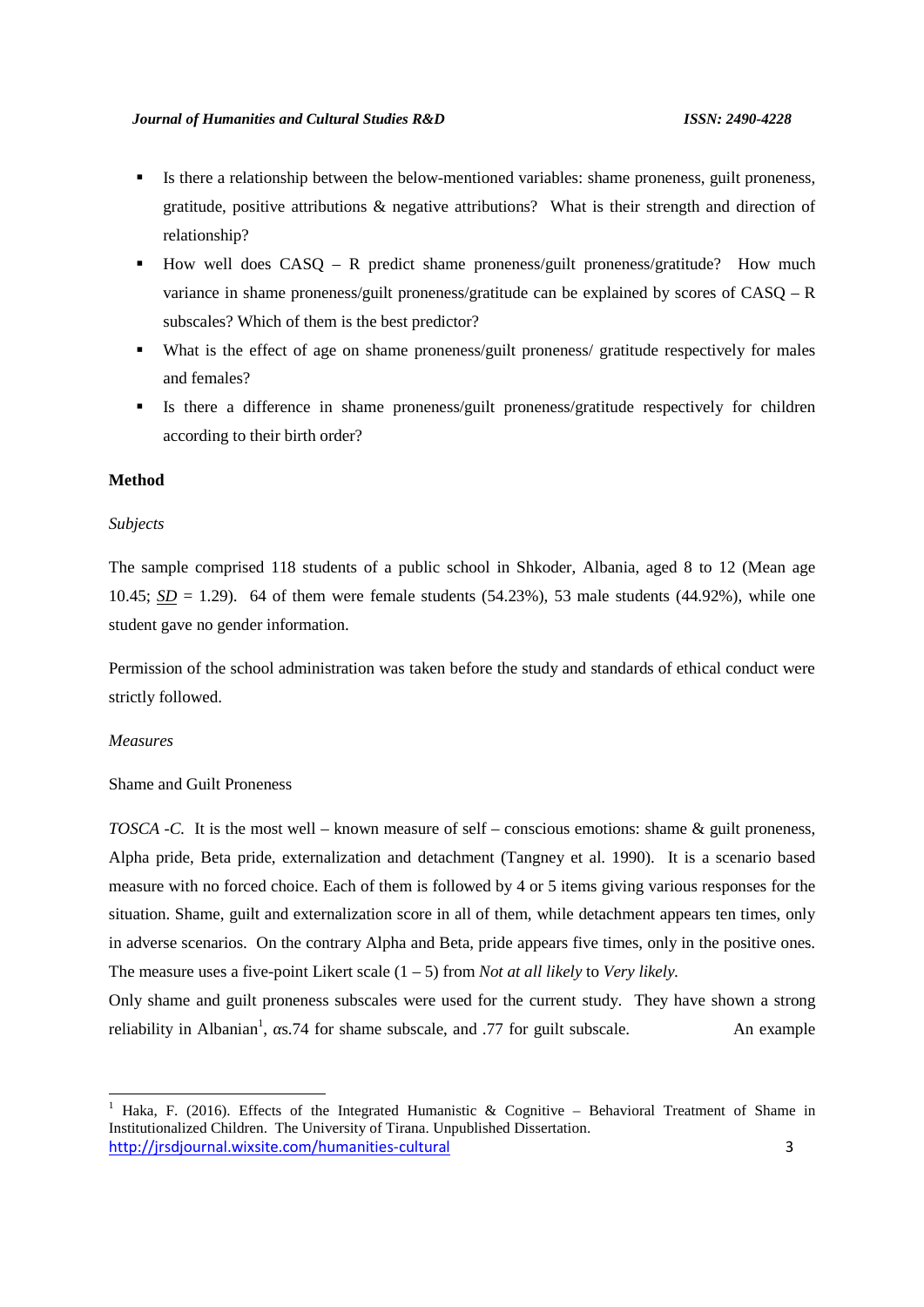scenario is: *Your aunt is giving a big party. You are carrying drinks to people and you spill one all over the floor.*

- *a. I should have been more careful.*
- *b. My aunt wouldn't mind that much.*
- *c. I would run upstairs to be away from everybody.*
- *d. The tray was too heavy.*

## Gratitude

*GQ – 7.* It is a new promising measure adapted for use with young people. It is composed of 7 items that score on a 7 point scale (1 – 7) from *Strongly disagree* to *Strongly agree*. It has shown a moderate reliability in Albanian  $= .52$ .

An example item is: *If I had to list everything that I feel grateful for, it would be a very long list.*

## Attributional Style

*CASQ – R.* It was firstly presented by Seligman et al. (1984), and since then it has continuously known a growing use in research. It includes 24 forced-choice items. Half of them address real events, and half of them negative ones. Each of these subscales has three smaller ones that tap three attributional dimensions: internal – external; global – specific; stable – unstable. The overall composite, as well as the positive and negative subscales, have shown a somewhat weaker reliability than the original CASQ. On the other hand, it is seen as more appropriate than the original scale, especially when used as part of a battery of measures because of its reduced length.

Socio – Demographic Data

At this point, the researcher was interested in the respondents' age, sex, and birth order.

## **Data gathering**

The researcher was accompanied by a trained assistant who read aloud the statements and scenarios during children's classes. They were instructed with appropriate guidelines before the measures administration, or during this process when necessary. It took approximately 40 minutes to the respondents to complete the battery of tests, though time seemed to be smaller in older children.

#### **Conclusions**

| <b>Variables</b> | <b>Mean</b> | $\mathcal{L}$ | <b>Bivariate correlations</b> |  |  |  |  |  |  |  |
|------------------|-------------|---------------|-------------------------------|--|--|--|--|--|--|--|
|                  |             |               |                               |  |  |  |  |  |  |  |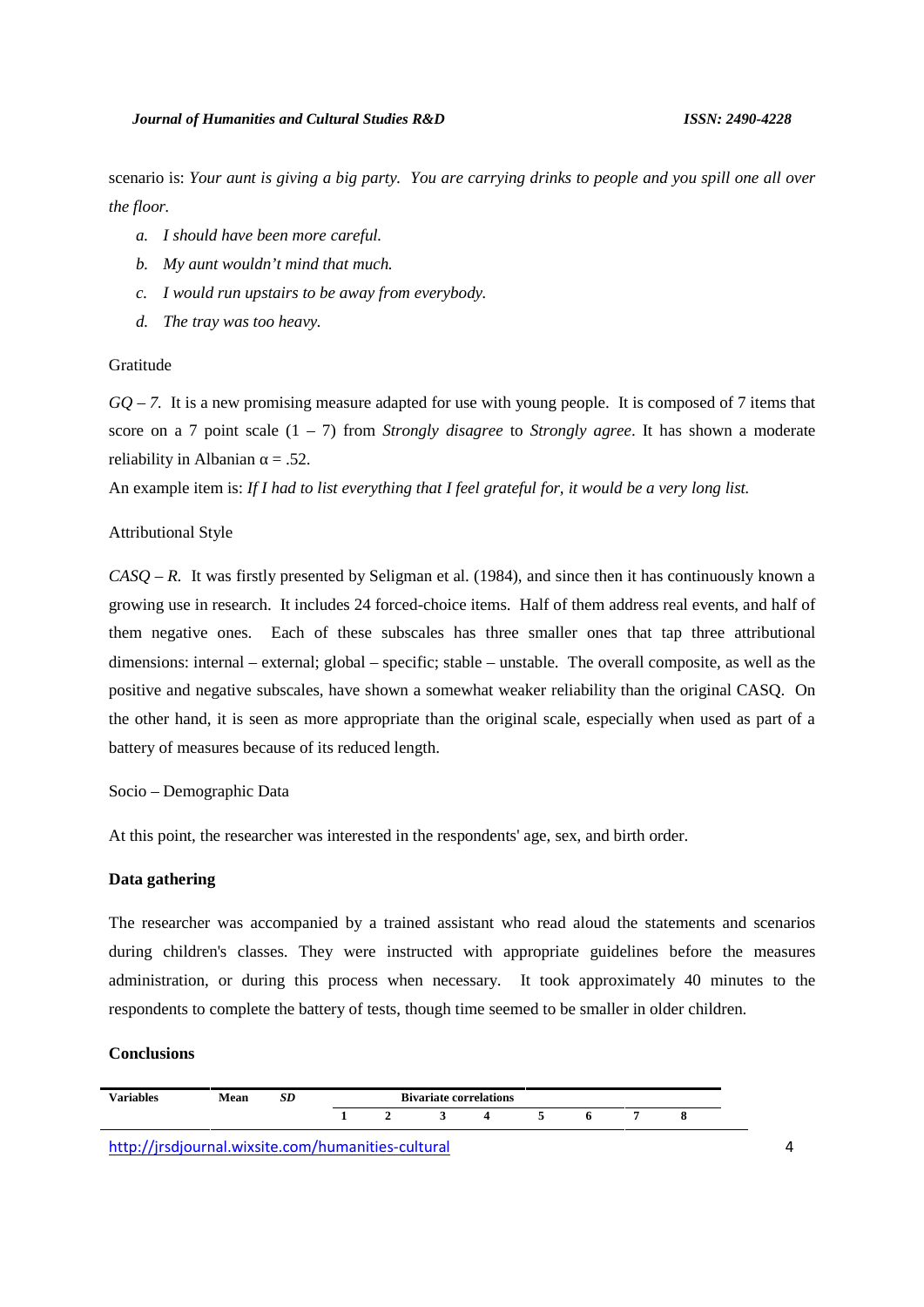| 1. Shame Pr.      | 39.86 | 8.03  | xxx<br>.43 | .26<br>$x \times x$ | $-.14$<br>X  | $-.02$          | $-.06$          | $-.01$       | $-.18$<br>้∗∗ |
|-------------------|-------|-------|------------|---------------------|--------------|-----------------|-----------------|--------------|---------------|
| 2. Guilt Pr.      | 58.30 | 10.61 |            | .42                 | $-.18$       | .08             | .00.            | .01          | $-21$         |
| 3. Gratitude      | 35.67 | 6.39  |            |                     | **<br>$-.16$ | $-.14$<br>$***$ | $-.06$<br>$***$ | -.07         | $-.25$        |
| 4. Positive Att.  | 7.23  | 2.27  |            |                     |              | $-.22$          | .33<br>$***$    | .15<br>$***$ | $***$<br>.72  |
| 5. Negative Att.  | 4.04  | 1.67  |            |                     |              |                 | .32             | .42          | .12           |
| 6. Stability D.   | 3.70  | 1.22  |            |                     |              |                 |                 | $-.09$       | .08           |
| 7. Internality D. | 4.03  | 1.29  |            |                     |              |                 |                 |              | $-.07$        |
| 8. Globality D.   | 3.55  | 1.82  |            |                     |              |                 |                 |              |               |

*N = 118*

*\*p < .05; \*\*p < .01; \*\*\*p < .001*

After controlling for normality, linearity, and homoscedasticity possible violation Pearson product – moment correlation was used to explore the relationship between shame – proneness, guilt – proneness, gratitude, and the dimensions of attributions. High positive correlations were obtained among shame and guilt proneness and gratitude. As expected the strongest one resulted between shame-proneness and guilt proneness,  $r = .43$ ,  $p < .001$ , while the weakest one between shame – proneness and gratitude  $r = .26$ ,  $p < .01$  as they are practically opposed to each other. Some of the attributions' dimensions showed strong relationships among them, while others obtained modest ones with results ranging from .12 to .72. It is to be noted that despite the strength of the relationship the direction is a positive one. The only exception is the negative correlation between positive and negative attributions of  $CASQ - R$ . As for the relationship between self – conscious emotions and attributions' dimensions the strongest one was noted between gratitude and globality dimension  $r = -.25$ ,  $p < .01$ . On the other hand, shame and guilt proneness showed equally the same weak relationship with internality dimension. Strangely, no relationship was observed between guilt proneness and stability dimension.

# $\Phi$  and the set of the set of  $\Phi$

A series of two – way between groups analyses of variance were conducted to explore the impact of sex and age on shame & guilt proneness and gratitude as measured by TOSCA – C and GQ7. Subjects were divided into three groups according to their age (Group1 =  $8 - 10$  years; Group 2 – 11 years; Group 3 – 12 years). The interaction effect between age and sex was not statistically significant in none of these ANOVAs.

The following result was obtained when the dependent variable was shame:  $F = (2, 114) = .006$ ,  $p = .99$ . Also, there was no statistically significant main effect for either age or sex. In each case *p* >.05. Post Hoc comparisons using Tukey HSD indicated that only the mean score for the 12 years age group ( $M = 41.23$ ,  $SD = 8.11$ ) was different from the  $8 - 10$  years age group ( $M =$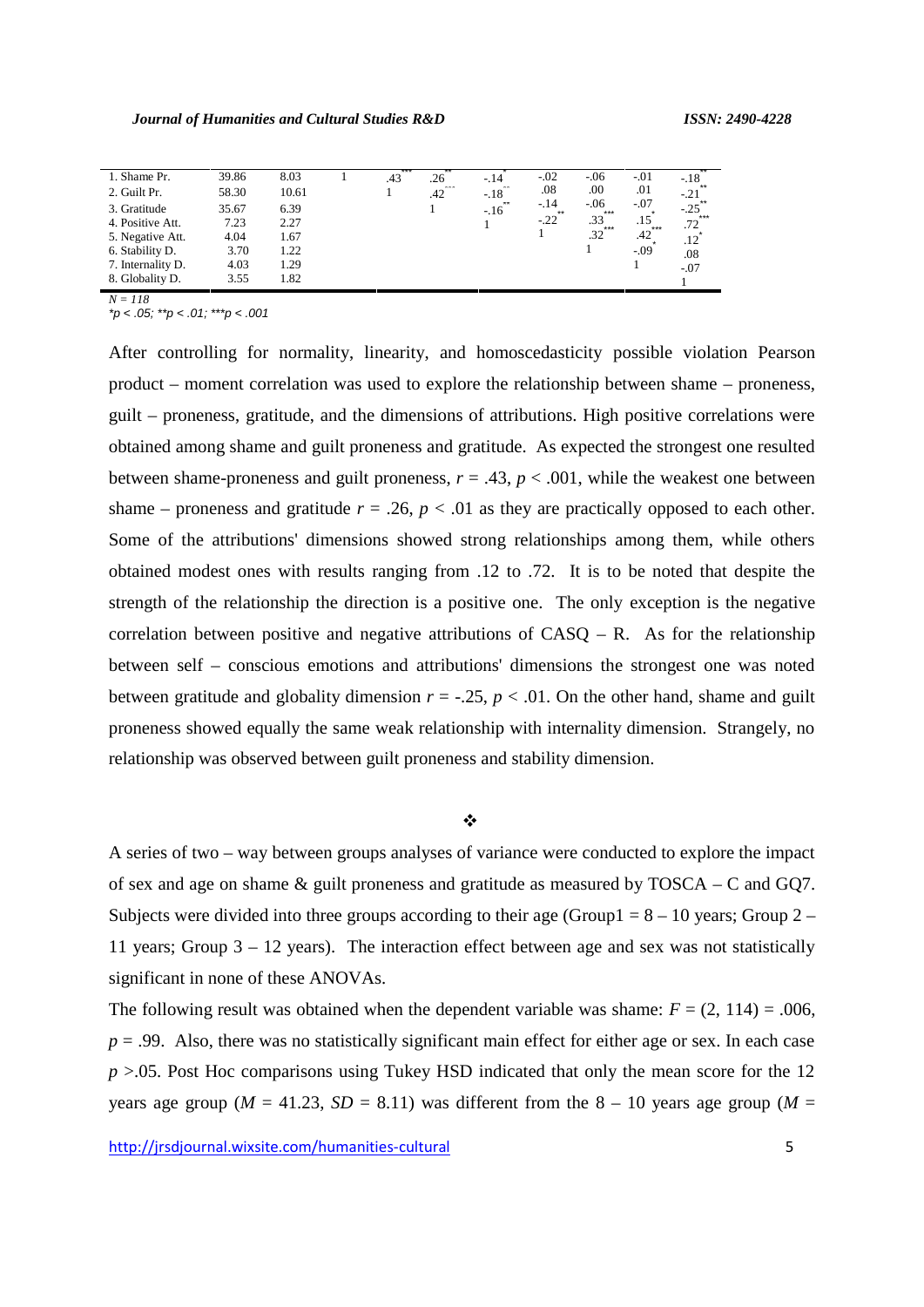39.63,  $SD = 7.16$ ) & 11 years age group ( $M = 39.11$ ,  $SD = 8.97$ ). However, all mean scores are only a few points away from each other, indicating no big difference.

When the dependent variable was guilt the following result was obtained for the interaction effect:  $F = (2, 109) = 1.31$ ,  $p = .28$ , thus showing no statistical significance. Neither age, nor sex reached a significant statistical result:  $F = .13$ ,  $p = .87$  for age and  $F = .29$ ,  $p = .75$  for sex. Post Hoc comparisons showed that the  $8 - 10$  and 11 years age groups almost do not differ from each other. The 12 years age group ( $M = 59.31$ ,  $SD = 7.55$ ) indicated a bigger difference.

The results obtained when gratitude was the dependent variable of the analysis showed the following results:  $F = (2, 108) = .20$ ,  $p = .85$ . In this case  $p > .05$  too. Even the main effect of the independent variables was not statistically significant:  $p = .98$  for sex and .35 for age. Tukey HSD test confirmed that there is a negligible difference between 11  $\&$  12 year age groups, but that the  $8 - 10$  year age group differs somewhat from them  $(M = 36.89, SD = 6.63)$ .

 $\Phi$  and the set of the set of  $\Phi$ 

| Group       | N   | Mean  | SD    | SЕ   | F    |  |
|-------------|-----|-------|-------|------|------|--|
| $1st$ child | 43  | 39.63 | 8.50  | 1.30 |      |  |
| $2nd$ child | 30  | 41.30 | 7.35  | 1.34 |      |  |
| $3rd$ child | 20  | 39.15 | 7.77  | 1.74 | .639 |  |
| $4th$ child | 12  | 35.60 | 10.55 | 4.72 |      |  |
| $5th$ child | 13  | 40.67 | 6.81  | 3.93 |      |  |
| Total       | 118 | 39.86 | 8.03  | .80  |      |  |

| Group       |     | Mean  | SD    | SЕ   | F     |
|-------------|-----|-------|-------|------|-------|
| $1st$ child | 43  | 59.05 | 9.84  | 1.52 |       |
| $2nd$ child | 30  | 61.03 | 8.29  | 1.51 |       |
| $3rd$ child | 20  | 51.05 | 13.29 | 2.97 | 3.532 |
| $4th$ child | 12  | 61.00 | 9.82  | 4.39 |       |
| $5th$ child | 13  | 64.33 | 2.08  | 1.20 |       |
| Total       | 118 | 58.30 | 10.62 | 1.06 |       |

| Group       |     | Mean  | SD   | SЕ   | F    |  |
|-------------|-----|-------|------|------|------|--|
| $1st$ child | 43  | 36.26 | 6.28 | .97  |      |  |
| $2nd$ child | 29  | 34.83 | 6.25 | 1.16 |      |  |
| $3rd$ child | 20  | 35.05 | 7.04 | 1.57 | .728 |  |
| $4th$ child | 12  | 35.00 | 7.18 | 3.21 |      |  |
| $5th$ child | 13  | 40.67 | 3.21 | 1.86 |      |  |
| Total       | 117 | 35.67 | 6.39 | .64  |      |  |

http://jrsdjournal.wixsite.com/humanities-cultural 6 A series of one-way between groups analysis of variance were conducted to explore the impact of birth order on shame proneness, guilt proneness, and gratitude respectively. The subjects' number ranged from 117 to 118. They were divided into five groups according to their birth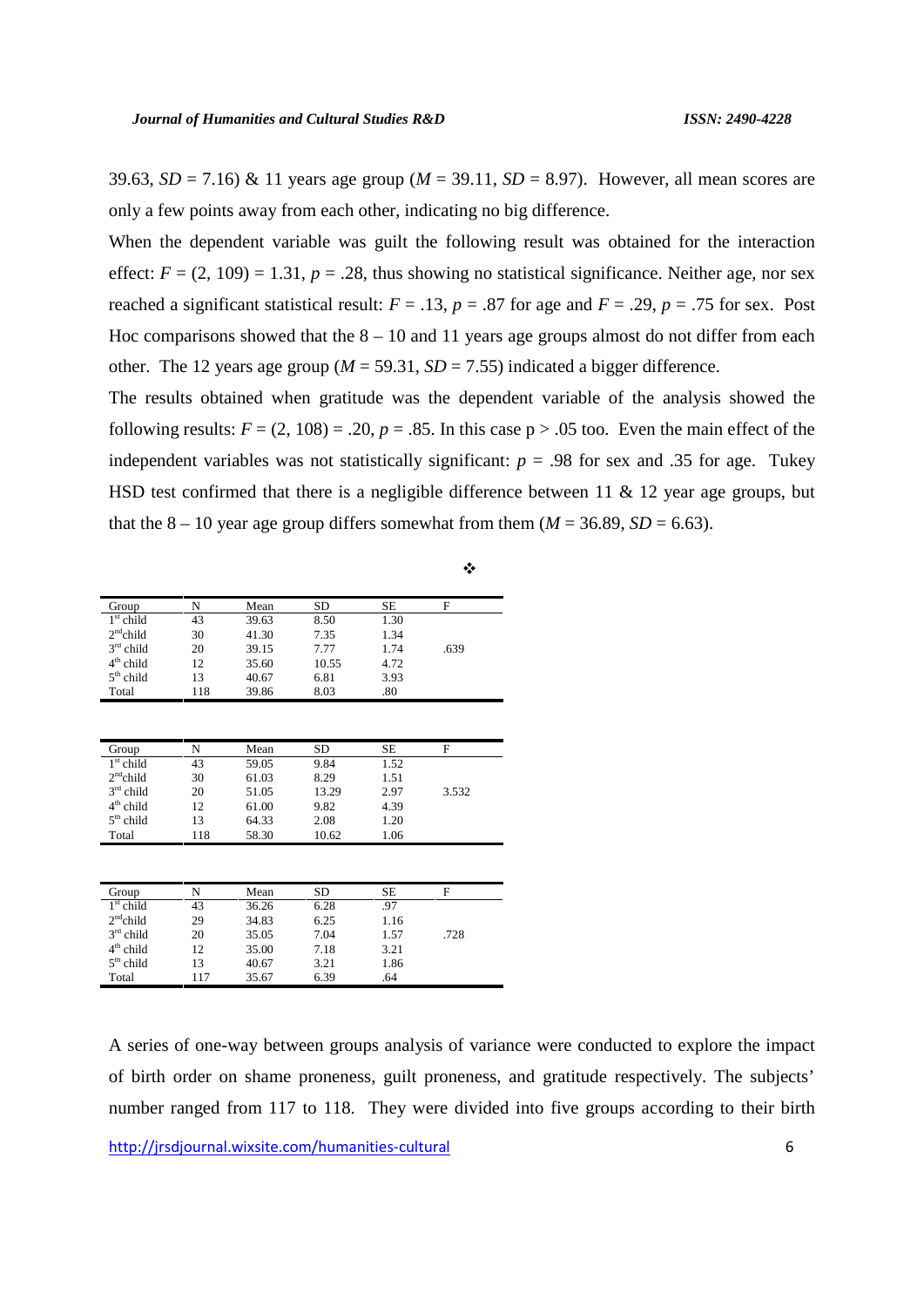order. To be sure we haven't violated the homogeneity of variance the Levene's test of homogeneity of variances was checked. The ANOVA analysis that explores the impact of birth order on guilt proneness showed a slightly smaller Sig. Value than .05, therefore we consulted the Welsh and Brown – Forsyth tests. The first ANOVA, measuring the impact of birth order on shame proneness, shows no statistical difference among groups as the significance value is clearly greater than .05. On the contrary, the one measuring the impact of birth order on guilt proneness shows a statistically significant result:  $F = (4.95) = 3.5$ ,  $p = 0.1$ . The third ANOVA doesn't show any statistically significant results as well. Meanwhile, the means plot shows a substantial change in the third group which is further supported by the average scores. However, the effect size calculated using the eta squared was .01 which in Cohen's terms is considered a tiny one.

 $\Phi$  and the set of the set of  $\Phi$ 

The researcher couldn't conduct any multiple regressions using attributions' dimensions as independent variables and shame proneness, guilt proneness and gratitude as dependent ones because the preliminary analyses were not met.

As the results show, neither age nor sex and birth order has any impact on shame and guilt proneness and gratitude. Research provides a vague explanation about the impact of age and sex on the overall experiences of shame and guilt in childhood. However, Walter and Burnaford (2006) point out that they are inconsistent during childhood, while in the onset of adolescence they decrease. Because the subjects' average age was 10.45, this can partially explain the obtained results. There is still a persistent question: what characteristics reduction in the onset of adolescence and how do they relate to shame and guilt proneness? It is with great sorrow that even gratitude doesn't have any significant contributions. If we consider that middle childhood is the time when social justice and fairness awareness rises vigorously and compare these with gratitude characteristics, then we can probably state that these children have insufficient levels of empathy and smaller chances to behave pro-socially. Should we say that there is an apparent deficiency in their emotional education and that they weren't given appropriate emotional messages by their caregivers and probably their community? Though the current study's purpose is different, the findings indicate that there is an implication of these factors.